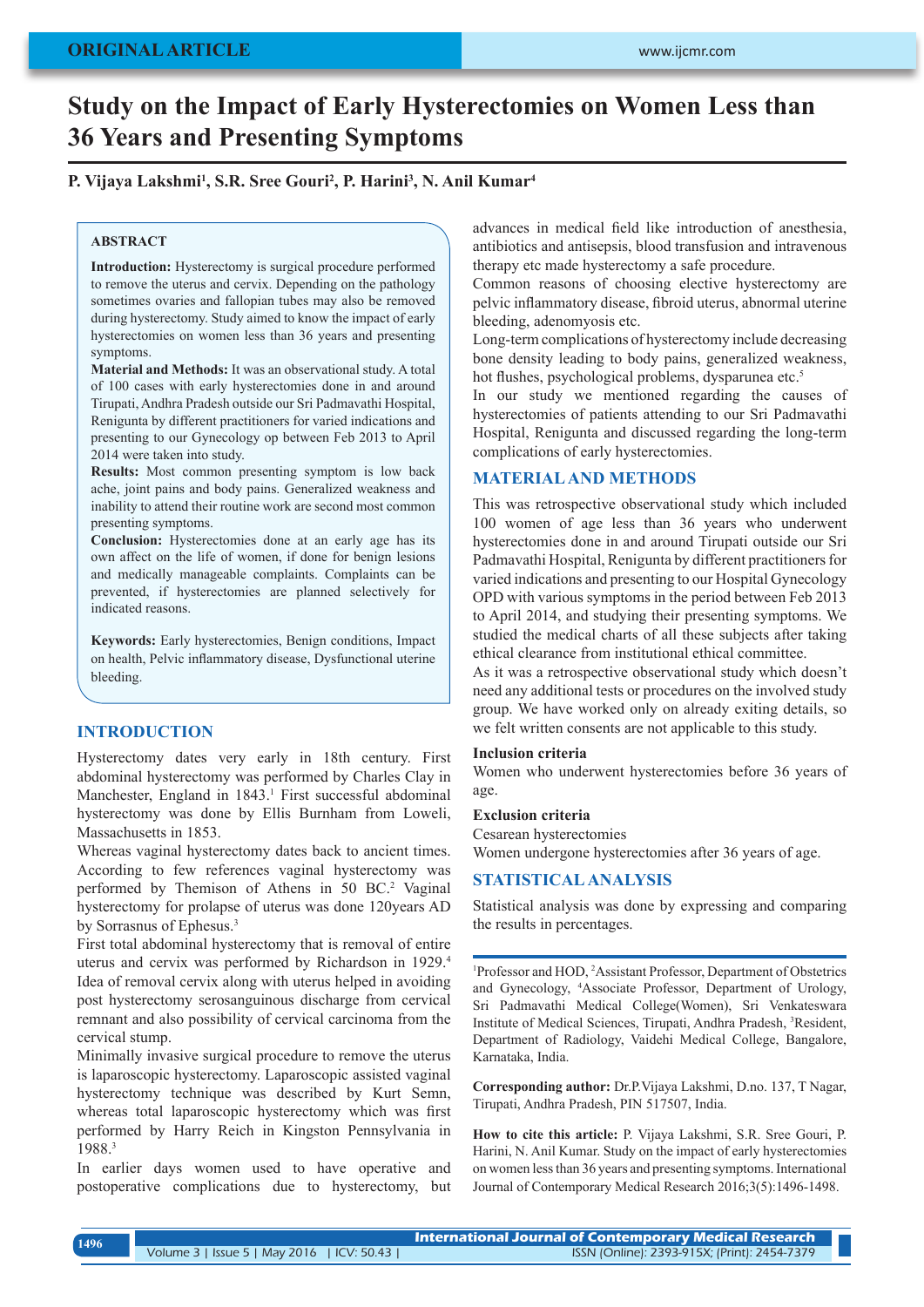# **RESULTS**

Between Feb 2013 to April 2014, hundred cases of early hysterectomies done in and around Tirupati outside our Sri Padmavathi Hospital, Renigunta by different practitioners for varied indications and presenting to our Hospital Gynecology OPD were observed and analyzed for various presenting symptoms.

On observation of out of 100 patients evaluated 74 women were undergone hysterectomy at an age  $\leq$  35 years and 36 members were operated above the age of 35 years (Table 1). Of these patients 96 had their ovaries retained and three of them had ovaries removed and one woman underwent left ovarian cystectomy due to hydrosol pinx. Patients presenting with symptoms at a period  $\leq$  5 years from the date of surgery were 32, after 5 years were 68 (Table-2,3).

As women were not taking early and proper treatment for Pelvic inflammatory disease (PID), as the prevalence of sexually transmitted diseases is more in this area and as few surgeons are taking early decision regarding hysterectomy, the most common indication for hysterectomy in our study was PID (44%) followed by fibroids (17%) and Dysfunctional uterine bleeding (DUB) (16%). The rest of them were relatively less in number like unhealthy cervix (7%), ovarian cyst (4%), secondary dysmenorrhea (3%), pain abdomen (3%), adenomyosis (2%), uterovaginal prolapsed (2%), fibroid polyp (1%). And one patient who had PID with appendicitis underwent hysterectomy along with appendicectomy.

Off the study group 32% of them presented with symptoms of body pains, joint pains, low backache followed by 24% with generalized weakness (Table-4). And 12% of them with night sweats, hot flushes and Cardio vascular disorders. Around 6% with pain abdomen and 4% with mood swings and depression. The rest of the presenting symptoms vary from 1 to 4% like white discharge per vaginum in 4% of women, Urinary tract infection in 4%, acid peptic disease and chronic constipation in 3%, burning of extremities in 3%, ovarian cysts in 3%, itching of vulva in 2%, vault prolapse in 1%, bleeding per vaginum in 1% and pain at the site of hysterectomy incision scar in 1% of women.

# **DISCUSSION**

In our study we have taken 30 years as cutoff age to observe the side effects of hysterectomies, as most of the population who underwent hysterectomies for benign conditions were under the age of 30 years.

This cut off value varied in different studies like study by Elizabeth A et al<sup> $6$ </sup> taken 50 years as cutoff age to observe the side effects of hysterectomies.

In our study, in around 96% of cases ovaries are retained. Study by Elizabeth et al<sup>6</sup> suggested that retention of ovaries secondary to hysterectomy will produce androgens even after atrophy.

Which will undergo peripheral conversion to estrogen thereby maintaining the endocrinal milieu. In our study we have taken 5 years post hysterectomy as a mark of separation between two groups.

And article by Linda Parkinson Hardman<sup>7</sup> also mentioned that symptoms of post hysterectomy can develop 5 years

later. From our study we noted that 90% of hysterectomies are done for benign indications comparable with work done by Catharina Forsgen and Daniel Altman.<sup>8</sup> Whose study also reviewed 90% of the indications for hysterectomies are benign. Studies by Elizabeth A et al<sup>6</sup>, Pearson et al<sup>9</sup> also stated that majority of indications for hysterectomies were benign.

According to our study most common indications for hysterectomies were PID (44%) followed by fibroids (17%) and DUB (16%). The rest of them were small in percentage. This is in correlation with the study done by above authors, who stated fibroids as most common benign condition taken up for total abdominal hysterectomy. Whereas in the study by Marit Lieng et al<sup>10</sup> most common indications for

| Age at hysterectomy               | No of patients |  |
|-----------------------------------|----------------|--|
| $\leq$ 30 years                   |                |  |
| $>$ 30 years                      | 26             |  |
| Table-1: Selection criteria - Age |                |  |

| Duration between hysterectomy and pre-                             | No of women |  |
|--------------------------------------------------------------------|-------------|--|
| senting symptoms                                                   |             |  |
| $\leq$ 5 years                                                     | 32          |  |
| $>$ 5 years                                                        | 68          |  |
| <b>Table-2:</b> Duration between the date of hysterectomy and pre- |             |  |
| senting symptoms.                                                  |             |  |

| <b>Indication for hysterectomy</b>           | No of women    |  |
|----------------------------------------------|----------------|--|
| Pelvic inflammatory disease                  | 44             |  |
| Fibroid                                      | 17             |  |
| Dysfunctional uterine bleeding               | 16             |  |
| Unhealthy cervix                             | 07             |  |
| Ovarian cyst                                 | 04             |  |
| Secondary dysmenorrhea                       | 03             |  |
| Pain abdomen                                 | 03             |  |
| Adenomyosis                                  | 02             |  |
| Utero vaginal prolapse                       | 02             |  |
| Fibroid polyp                                | 0 <sub>1</sub> |  |
| Pelvic infection associated with appendicec- | $^{01}$        |  |
| tomy                                         |                |  |
| <b>Table-3:</b> Indications of hysterectomy  |                |  |

| <b>Presenting symptoms</b>                            | No of patients |
|-------------------------------------------------------|----------------|
| Body pains, joint pains, Low back ache                | 32             |
| Generalized weakness                                  | 24             |
| Night sweats, hot flushes, Cardiovascular             | 12             |
| disorders                                             |                |
| Pain abdomen                                          | 06             |
| Depression, mood swings                               | 04             |
| White discharge per vaginum                           | 04             |
| Urinary tract infection                               | 04             |
| Acid peptic disease and Chronic constipation          | 03             |
| Burning of extremities                                | 03             |
| Ovarian cyst                                          | 03             |
| Itching of vulva                                      | 02             |
| Vault prolapse                                        | 0 <sub>1</sub> |
| Bleeding per vaginum                                  | 0 <sub>1</sub> |
| Pain at the site of scar                              | 0 <sub>1</sub> |
| <b>Table-4:</b> Post hysterectomy presenting symptoms |                |